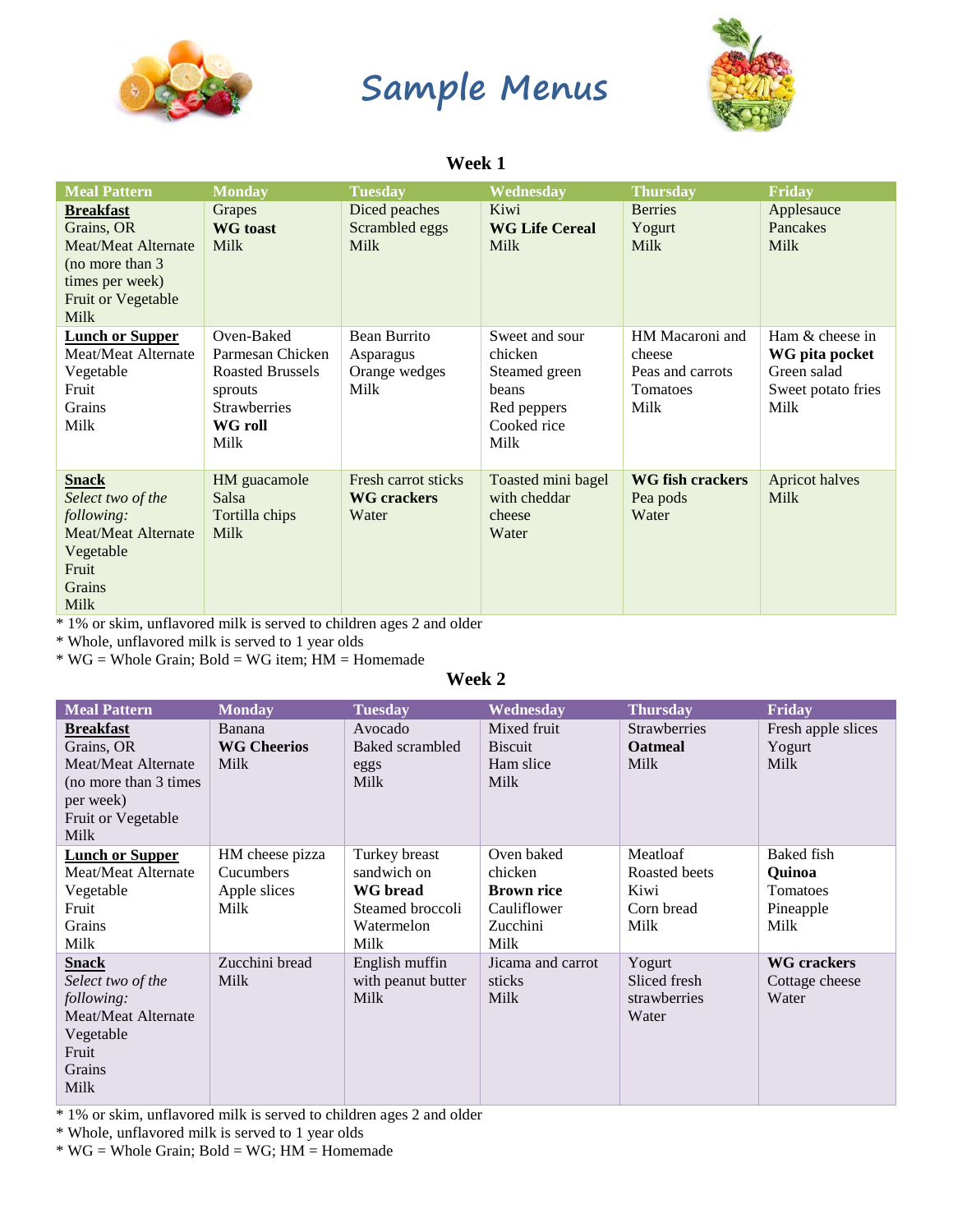

## **Sample Menus**



#### **Week 3**

| <b>Meal Pattern</b>                                                                                                                             | <b>Monday</b>                                                                         | <b>Tuesday</b>                                                              | Wednesday                                                                                | <b>Thursday</b>                                             | <b>Friday</b>                                                        |
|-------------------------------------------------------------------------------------------------------------------------------------------------|---------------------------------------------------------------------------------------|-----------------------------------------------------------------------------|------------------------------------------------------------------------------------------|-------------------------------------------------------------|----------------------------------------------------------------------|
| <b>Breakfast</b><br>Grains, OR<br><b>Meat/Meat Alternate</b><br>(no more than 3)<br>times per week)<br><b>Fruit or Vegetable</b><br><b>Milk</b> | Banana<br><b>Oatmeal pancakes</b><br><b>Milk</b>                                      | Sweet potato hash<br><b>WG English muffin</b><br><b>Milk</b>                | Applesauce<br>Hardboiled egg<br><b>Milk</b>                                              | Avocado<br><b>Brown rice and</b><br>egg bowl<br><b>Milk</b> | Starfruit<br><b>WG Mini Wheats</b><br><b>Milk</b>                    |
| <b>Lunch or Supper</b><br>Meat/Meat Alternate<br>Vegetable<br>Fruit<br>Grains<br>Milk                                                           | HM fish sticks<br>Roasted eggplant<br><b>Blackberries</b><br>Buttered noodles<br>Milk | HM cheese pizza on<br>WG crust<br>Honeydew melon<br>Zucchini wedges<br>Milk | White bean and<br>chicken chili<br>Carrot coins<br>Raspberries<br>WG dinner roll<br>Milk | Beef tips<br>Broccoli trees<br>Plums<br>WG noodles<br>Milk  | Sloppy Joes<br>Peaches<br>Toasted potato<br>wedges<br>WG bun<br>Milk |
| <b>Snack</b><br>Select two of the<br>following:<br><b>Meat/Meat Alternate</b><br>Vegetable<br>Fruit<br>Grains<br><b>Milk</b>                    | Kabobs (apple<br>slices, cheese)<br>Water                                             | Avocado<br>Bagel<br>Water                                                   | <b>Yogurt Dip</b><br>Celery and green<br>pepper sticks<br>Water                          | Peanut butter<br>Banana<br><b>WG</b> toast<br>Water         | Cheese slices<br><b>Strawberries</b>                                 |

\* 1% or skim, unflavored milk is served to children ages 2 and older

\* Whole, unflavored milk is served to 1 year olds

 $*$  WG = Whole Grain; Bold = WG; HM = Homemade

#### **Week 4**

| <b>Meal Pattern</b>        | <b>Monday</b>         | <b>Tuesday</b>         | Wednesday           | <b>Thursday</b>       | Friday           |
|----------------------------|-----------------------|------------------------|---------------------|-----------------------|------------------|
| <b>Breakfast</b>           | Apricot               | <b>Blueberries</b>     | Diced pears         | Hash browns           | Peach slices     |
| Grains, OR                 | <b>Scrambled Eggs</b> | <b>WG Waffles</b>      | <b>Great Grains</b> | Egg bake              | <b>WG</b> apple  |
| Meat/Meat Alternate        | <b>Milk</b>           | Milk                   | <b>Banana Nut</b>   | <b>Milk</b>           | cinnamon muffin  |
| (no more than 3)           |                       |                        | <b>Cereal</b>       |                       | Milk             |
| times per week)            |                       |                        | <b>Milk</b>         |                       |                  |
| Fruit or Vegetable         |                       |                        |                     |                       |                  |
| <b>Milk</b>                |                       |                        |                     |                       |                  |
| <b>Lunch or Supper</b>     | Meat balls w/         | Chicken teriyaki       | Beef roast          | Roasted               | Shredded chicken |
| Meat/Meat Alternate        | tomato sauce          | <b>Brown rice bowl</b> | Cucumber slices     | chickpeas in a        | sandwich         |
| Vegetable                  | Peas                  | <b>Broccoli</b>        | Peaches and pears   | <b>WG Pita Pocket</b> | WG bun           |
| Fruit                      | Mixed fruit           | Pitted cherries        | <b>Breadstick</b>   | Romaine salad         | Red cabbage slaw |
| <b>Grains</b>              | WG spaghetti          | Milk                   | Milk                | <b>Blueberries</b>    | Mandarin oranges |
| Milk                       | noodles               |                        |                     | Milk                  | Milk             |
|                            | Milk                  |                        |                     |                       |                  |
|                            |                       |                        |                     |                       |                  |
| <b>Snack</b>               | Salsamole (salsa      | Hardboiled egg         | Cheese stick        | Pineapple             | Turkey pinwheels |
| Select two of the          | with avocado) on      | Savory crackers        | Roasted zucchini    | Snap peas             | on WG tortilla   |
| following:                 | WG pita bread         |                        |                     |                       |                  |
| <b>Meat/Meat Alternate</b> |                       |                        |                     |                       |                  |
| Vegetable                  |                       |                        |                     |                       |                  |
| Fruit                      |                       |                        |                     |                       |                  |
| Grains                     |                       |                        |                     |                       |                  |
| Milk                       |                       |                        |                     |                       |                  |

\* 1% or skim, unflavored milk is served to children ages 2 and older

\* Whole, unflavored milk is served to 1 year olds

\* WG = Whole Grain; Bold = WG; HM = Homemade